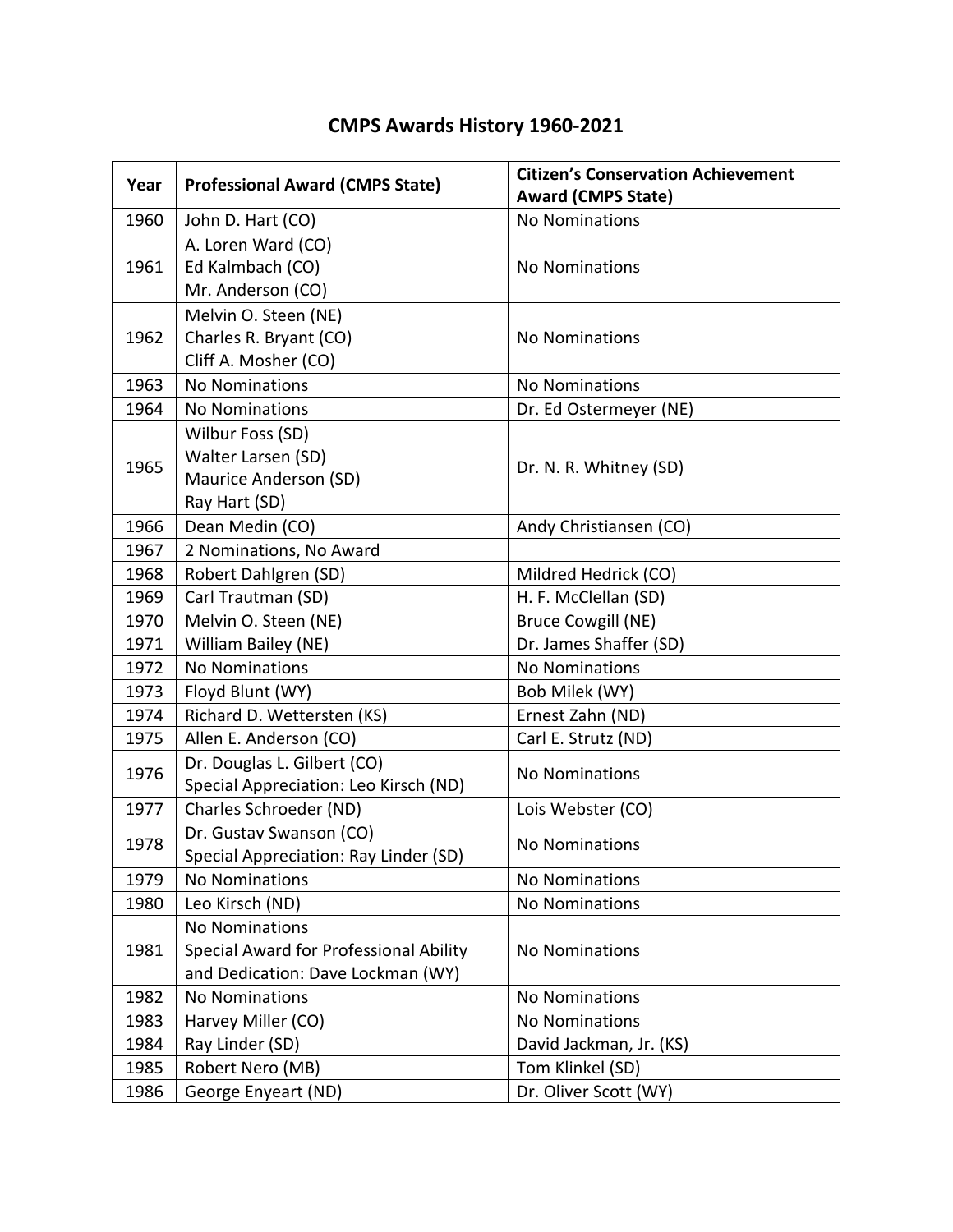| Year | <b>Professional Award (CMPS State)</b> | <b>Citizen's Conservation Achievement</b> |  |  |
|------|----------------------------------------|-------------------------------------------|--|--|
|      |                                        | <b>Award (CMPS State)</b>                 |  |  |
| 1987 | Marvin Schwilling (KS)                 | Foundation for North American Wild        |  |  |
|      |                                        | Sheep (WY)                                |  |  |
| 1988 | Dr. Paul Kannowski (ND)                | Ducks Unlimited (ND)                      |  |  |
| 1989 | Clait Braun (CO)                       | Dave Lockwood / Pheasants Forever         |  |  |
| 1990 | Jerry Kobriger (ND)                    | Norma Hunt (WY)                           |  |  |
| 1991 | <b>No Nominations</b>                  | <b>No Nominations</b>                     |  |  |
| 1992 | Larry Bidlake (MB)                     | <b>No Nominations</b>                     |  |  |
| 1993 | Bob Wood (KS)                          | Gary Wallace (KS)                         |  |  |
| 1994 | Ken Higgins (SD)                       | Don Johnson (WY)                          |  |  |
| 1995 | Len McDaniel (NE)                      | <b>No Nominations</b>                     |  |  |
| 1996 | Bob Meeks (ND)                         | <b>No Nominations</b>                     |  |  |
| 1997 | <b>No Nominations</b>                  | 1 Nomination, No Award                    |  |  |
| 1998 | Les Flake (SD)                         | Gretchen Hurley (WY)                      |  |  |
| 1999 | <b>No Nominations</b>                  | <b>No Nominations</b>                     |  |  |
| 2000 | Kevin Hurley (WY)                      | Michael Dove (SD)                         |  |  |
| 2001 | Lee Queal (KS)                         | <b>No Nominations</b>                     |  |  |
|      | Beth Williams (WY)                     | Leonard Benson (SD)                       |  |  |
| 2002 | Ron Lockwood (WY)                      |                                           |  |  |
| 2003 | Bob Culbertson (KS)                    | <b>No Nominations</b>                     |  |  |
| 2004 | <b>No Nominations</b>                  | <b>No Nominations</b>                     |  |  |
| 2005 | <b>No Nominations</b>                  | <b>No Nominations</b>                     |  |  |
| 2006 | John Cooper (SD)                       | Russell Davis (CO)                        |  |  |
| 2007 | Ken Higgins (SD)                       | Larry Stomprud (SD)                       |  |  |
| 2008 | Len Carpenter (CO)                     | Miles Land and Livestock Company (WY)     |  |  |
| 2009 | Michael A. Johnson (ND)                | Friends of Maga Ta-Hohpi (SD)             |  |  |
| 2010 | Marsha A. Sovada (ND)                  | South Dakota Grassland Coalition (SD)     |  |  |
| 2011 | William Vodehnal (NE)                  | Michael Forsberg (NE)                     |  |  |
| 2012 | Thomas Ryder (WY)                      | <b>Thunder Basin Grasslands Prairie</b>   |  |  |
|      |                                        | Ecosystem Association (WY)                |  |  |
|      | Greg Schenbeck (NE)                    | <b>No Nominations</b>                     |  |  |
| 2013 | Nicole Frey (UT)                       |                                           |  |  |
| 2014 | Dan Hubbard (SD)                       | Mary Ann Mann (SD)                        |  |  |
| 2015 | Dennie Mann (SD)                       | <b>No Nominations</b>                     |  |  |
| 2016 | George Linz (ND)                       | Blue Valley Ranch (CO)                    |  |  |
| 2017 | Chuck Berdan (SD)                      | Regg Neiger (SD)                          |  |  |
| 2018 | <b>No Nominations</b>                  | Pat Ryan (NE)                             |  |  |
|      |                                        | Ed Kroger (KS)                            |  |  |
| 2019 | Bob Lanka (WY)                         | Stacy Hoeme, Hoeme Family Farm and        |  |  |
|      |                                        | Ranch (KS)                                |  |  |